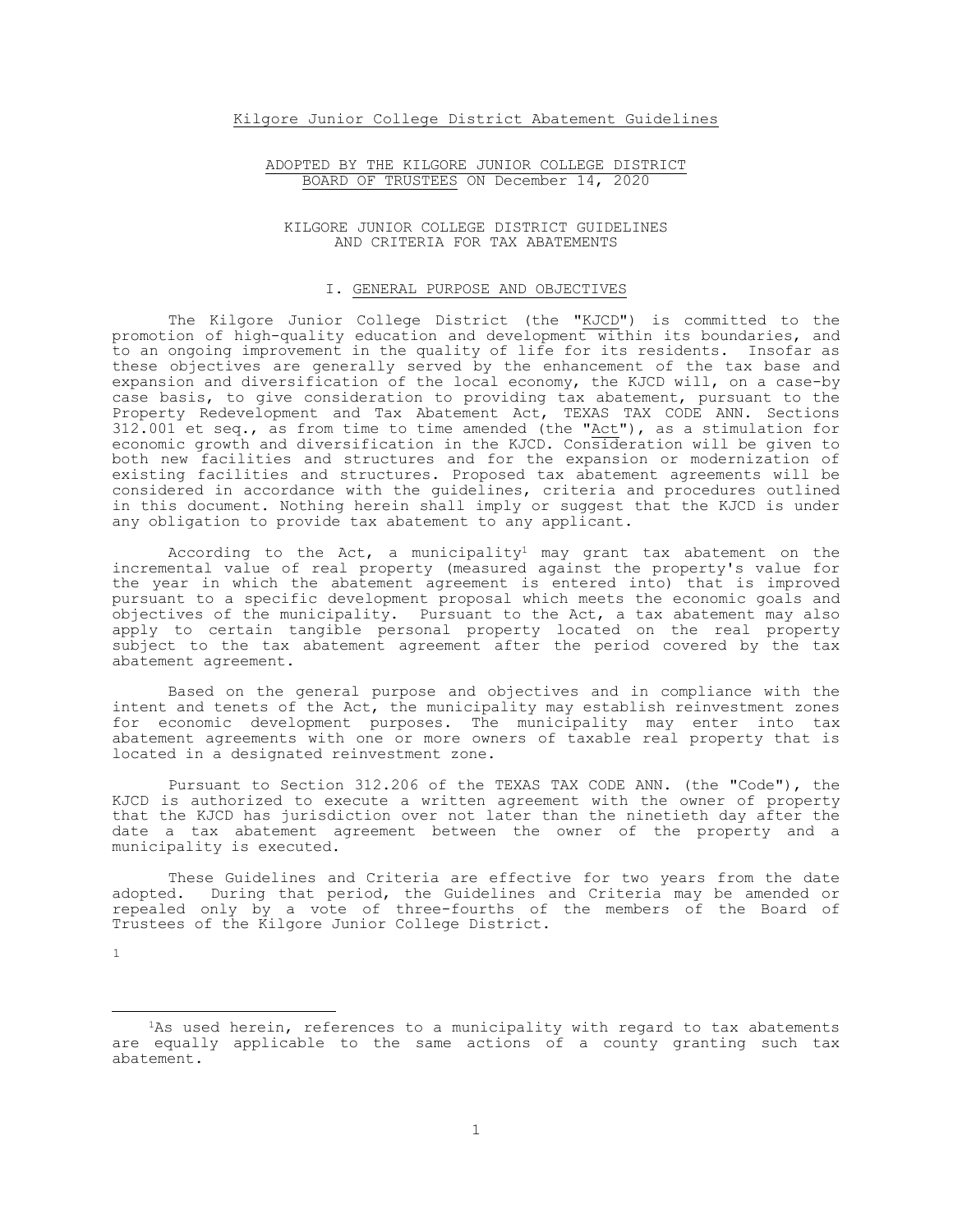# II. CRITERIA

Any proposed project must conform to the general guidelines specified below:

- Any request for tax abatement must involve a development project with either (i) a minimum incremental increase in value of \$100,000 or (ii) a minimum cost of \$100,000.
- Tax abatements are available for both new facilities and structures and for the expansion or modernization of existing facilities and structures.
- Additionally, a proposed project must satisfy the criteria set forth in the applicable guidelines of the appropriate municipality.

Taxpayers desiring to enter into an abatement agreement with the KJCD must file with the KJCD a copy of the application for tax abatement filed with the municipality. This application should set forth the proposed improvements, employment impact, fiscal impact, community impact and any other information required by the municipality. The information presented in the application filed with the municipality will be used by the KJCD to determine whether it is in the best interest of the KJCD that tax abatement be offered to a particular applicant. Specific considerations will include the degree to which the proposed project furthers the goals and objectives of the KJCD, as well as the relative impact of the project on the KJCD.

# III. GUIDELINES

After complying with all statutory and other requirements and if a determination is made that a tax abatement agreement should be entered into with the applicant, the value and term of the abatement will be determined by the following guidelines

- 1. The rate of tax abatement with respect to any tax abatement agreement shall not exceed 100% of the incremental increase in value of real property and shall not exceed 100% of the value of tangible personal property other than inventory and supplies (but including inventory and supplies of certificate air carriers) eligible for tax abatement under the Act.
- 2. Except with respect to property located in an enterprise zone, the agreement must contain terms identical to those contained in the agreement with the municipality providing for the portion of the property that is to be exempt from taxation under the agreement, the duration of the agreement, and the provisions included in the agreement under Section 312.205 of the Code.
- 3. Pursuant to Section 312.206(e) of the Code, if property taxes on property located in an enterprise zone are to be abated, the agreement may, but is not required to, contain terms that are identical to those contained in the agreement with the municipality, county, or both, and the only terms of the agreement that may vary are the portion of the property that is to be exempt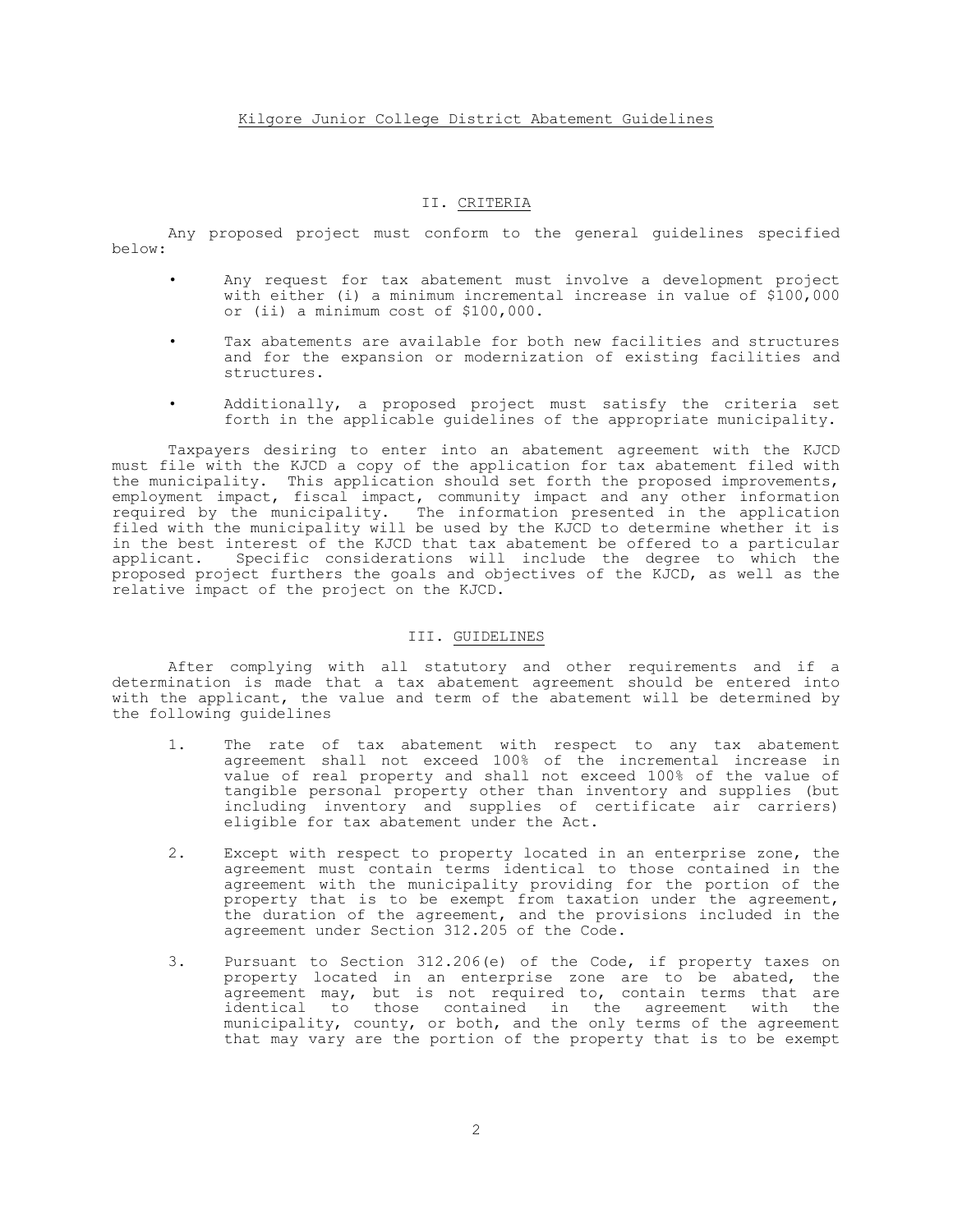from taxation under the agreement and the duration of the agreement.

- 4. The tax abatement period shall not exceed 6 years for investments less than \$10 million. The tax abatement period shall not exceed 10 years for investments greater than or equal to \$10 million. Under certain cases the Board of Trustees will consider abatements for up to 10 years for investments less than \$10 million, if the abatement terms have been previously granted by a municipality.
- 5. Any tax abatement granted a project will become effective on January 1 of the year following the issuance of a Certificate of Occupancy for the new facilities unless otherwise specified in the tax abatement agreement.
- 6. In the event that Company (a) allows its ad valorem taxes owed the College to become delinquent, or (b) violates any of the terms and conditions of the Agreement, the Agreement then may be terminated by the College, and all taxes otherwise abated by virtue of the Agreement will be recaptured and paid to the College. As an alternative, the College may, in its discretion, not declare the Agreement terminated, but it must certify to the Gregg or Rusk Appraisal District that Company has failed to qualify for an abatement for the tax year.
- 7. At any time before its expiration, a tax abatement agreement may be modified by the parties to the agreement pursuant to Section 312.208 of the Code.

### IV. PROCEDURE

Any person, partnership, organization, corporation or other entity desiring that the KJCD consider providing tax abatement to it shall be required to comply with the following procedural guidelines. Nothing within these guidelines shall imply or suggest that the KJCD is under any obligation to provide tax abatement in any amount or value to any applicant.

#### Preliminary Application Steps

1. Applicant shall submit a copy of the application for tax abatement filed with the appropriate municipality or county. In addition, the applicant shall provide the KJCD a copy of the Tax Abatement Agreement entered into between the applicant and the municipality and/or county, or a copy of the proposed agreement if such is not executed at the time of submission to the KJCD.

#### Application Review Steps

- 2. All information submitted will be reviewed for completeness and accuracy and additional information may be requested as needed.
- 3. The application may be distributed to the appropriate individuals, committees or departments for internal review and comments. Additional information may be requested as needed.